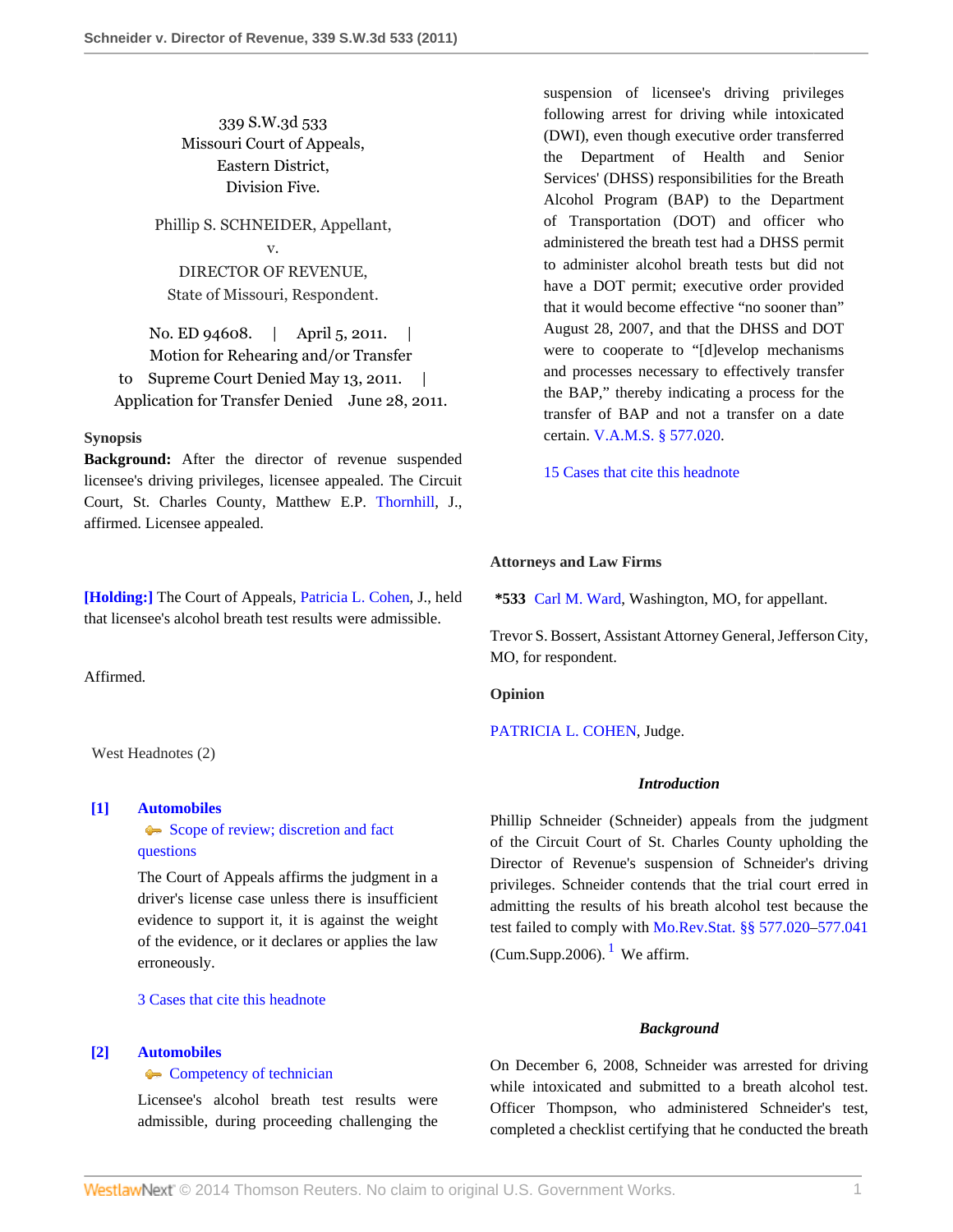alcohol test in accordance with the Department of Health and Senior Services' (DHSS) regulations. **\*534** At the time he administered the test, Officer Thompson possessed a DHSSissued permit authorizing him to administer breath alcohol tests. Schneider's test registered a blood alcohol concentration of .121%. Based on the results of Schneider's test, the Director suspended Schneider's driving privileges. Schneider filed a petition in the Circuit Court of St. Charles County for a trial de novo to contest the suspension.

At trial, Schneider and the Director stipulated that the sole contested issue was the admissibility of Schneider's breath alcohol test results. Schneider filed written objections to the admission of his breath alcohol test results, contending that he did not impliedly consent to his breath alcohol test because the test failed to comply with [Sections 577.020](http://www.westlaw.com/Link/Document/FullText?findType=L&pubNum=1000229&cite=MOST577.020&originatingDoc=I9da972a96d1a11e0af6af9916f973d19&refType=LQ&originationContext=document&vr=3.0&rs=cblt1.0&transitionType=DocumentItem&contextData=(sc.Search))[–577.041.](http://www.westlaw.com/Link/Document/FullText?findType=L&pubNum=1000229&cite=MOST577.041&originatingDoc=I9da972a96d1a11e0af6af9916f973d19&refType=LQ&originationContext=document&vr=3.0&rs=cblt1.0&transitionType=DocumentItem&contextData=(sc.Search))

In his written objections, Schneider relied on [Section](http://www.westlaw.com/Link/Document/FullText?findType=L&pubNum=1000229&cite=MOST577.020&originatingDoc=I9da972a96d1a11e0af6af9916f973d19&refType=LQ&originationContext=document&vr=3.0&rs=cblt1.0&transitionType=DocumentItem&contextData=(sc.Search)) [577.020](http://www.westlaw.com/Link/Document/FullText?findType=L&pubNum=1000229&cite=MOST577.020&originatingDoc=I9da972a96d1a11e0af6af9916f973d19&refType=LQ&originationContext=document&vr=3.0&rs=cblt1.0&transitionType=DocumentItem&contextData=(sc.Search)), which states in pertinent part:

> Any person who operates a motor vehicle upon the public highways of this state shall be deemed to have given consent to, subject to the provisions of [sections 577.020](http://www.westlaw.com/Link/Document/FullText?findType=L&pubNum=1000229&cite=MOST577.020&originatingDoc=I9da972a96d1a11e0af6af9916f973d19&refType=LQ&originationContext=document&vr=3.0&rs=cblt1.0&transitionType=DocumentItem&contextData=(sc.Search)) to [577.041,](http://www.westlaw.com/Link/Document/FullText?findType=L&pubNum=1000229&cite=MOST577.041&originatingDoc=I9da972a96d1a11e0af6af9916f973d19&refType=LQ&originationContext=document&vr=3.0&rs=cblt1.0&transitionType=DocumentItem&contextData=(sc.Search)) a chemical test or tests of the person's breath, blood, saliva or urine for the purpose of determining the alcohol or drug content of the person's blood....

Under Section 577.037, a breath alcohol test administered in violation of [Sections 577.020](http://www.westlaw.com/Link/Document/FullText?findType=L&pubNum=1000229&cite=MOST577.020&originatingDoc=I9da972a96d1a11e0af6af9916f973d19&refType=LQ&originationContext=document&vr=3.0&rs=cblt1.0&transitionType=DocumentItem&contextData=(sc.Search))[–577.041](http://www.westlaw.com/Link/Document/FullText?findType=L&pubNum=1000229&cite=MOST577.041&originatingDoc=I9da972a96d1a11e0af6af9916f973d19&refType=LQ&originationContext=document&vr=3.0&rs=cblt1.0&transitionType=DocumentItem&contextData=(sc.Search)) is inadmissible in a driver's license suspension or revocation proceeding. *[Reed v.](http://www.westlaw.com/Link/Document/FullText?findType=Y&serNum=2008409685&pubNum=4644&fi=co_pp_sp_4644_567&originationContext=document&vr=3.0&rs=cblt1.0&transitionType=DocumentItem&contextData=(sc.Search)#co_pp_sp_4644_567) Dir. of Revenue,* [184 S.W.3d 564, 567–68 \(Mo.2006\).](http://www.westlaw.com/Link/Document/FullText?findType=Y&serNum=2008409685&pubNum=4644&fi=co_pp_sp_4644_567&originationContext=document&vr=3.0&rs=cblt1.0&transitionType=DocumentItem&contextData=(sc.Search)#co_pp_sp_4644_567)

Schneider argued that his breath alcohol test failed to comply with [Sections 577.020](http://www.westlaw.com/Link/Document/FullText?findType=L&pubNum=1000229&cite=MOST577.020&originatingDoc=I9da972a96d1a11e0af6af9916f973d19&refType=LQ&originationContext=document&vr=3.0&rs=cblt1.0&transitionType=DocumentItem&contextData=(sc.Search))[–577.041](http://www.westlaw.com/Link/Document/FullText?findType=L&pubNum=1000229&cite=MOST577.041&originatingDoc=I9da972a96d1a11e0af6af9916f973d19&refType=LQ&originationContext=document&vr=3.0&rs=cblt1.0&transitionType=DocumentItem&contextData=(sc.Search)) because Officer Thompson did not possess a permit issued by the Missouri Department of Transportation (MoDOT) and MoDOT had not approved methods for administering breath alcohol tests. [Sections](http://www.westlaw.com/Link/Document/FullText?findType=L&pubNum=1000229&cite=MOST577.020&originatingDoc=I9da972a96d1a11e0af6af9916f973d19&refType=LQ&originationContext=document&vr=3.0&rs=cblt1.0&transitionType=DocumentItem&contextData=(sc.Search)) [577.020](http://www.westlaw.com/Link/Document/FullText?findType=L&pubNum=1000229&cite=MOST577.020&originatingDoc=I9da972a96d1a11e0af6af9916f973d19&refType=LQ&originationContext=document&vr=3.0&rs=cblt1.0&transitionType=DocumentItem&contextData=(sc.Search)) and [577.026](http://www.westlaw.com/Link/Document/FullText?findType=L&pubNum=1000229&cite=MOST577.026&originatingDoc=I9da972a96d1a11e0af6af9916f973d19&refType=LQ&originationContext=document&vr=3.0&rs=cblt1.0&transitionType=DocumentItem&contextData=(sc.Search)) direct DHSS to issue permits and approve methods for breath alcohol testing and require that a person performing a breath alcohol test possess a DHSS permit and act pursuant to DHSS's methods.<sup>[2](#page-4-1)</sup> Schneider, however, contended that [Executive Order 07–05 \(the 2007](http://www.westlaw.com/Link/Document/FullText?findType=Y&cite=EXECORDERNO07-05&originationContext=document&vr=3.0&rs=cblt1.0&transitionType=DocumentItem&contextData=(sc.Search)) [Order\)](http://www.westlaw.com/Link/Document/FullText?findType=Y&cite=EXECORDERNO07-05&originationContext=document&vr=3.0&rs=cblt1.0&transitionType=DocumentItem&contextData=(sc.Search)) transferred DHSS's **\*535** responsibilities under [Sections 577.020](http://www.westlaw.com/Link/Document/FullText?findType=L&pubNum=1000229&cite=MOST577.020&originatingDoc=I9da972a96d1a11e0af6af9916f973d19&refType=LQ&originationContext=document&vr=3.0&rs=cblt1.0&transitionType=DocumentItem&contextData=(sc.Search))[–577.041](http://www.westlaw.com/Link/Document/FullText?findType=L&pubNum=1000229&cite=MOST577.041&originatingDoc=I9da972a96d1a11e0af6af9916f973d19&refType=LQ&originationContext=document&vr=3.0&rs=cblt1.0&transitionType=DocumentItem&contextData=(sc.Search)) to MoDOT prior to his breath alcohol test.

The 2007 Order, signed by Governor Matt Blunt on January 30, 2007 provides in pertinent part:

NOW, THEREFORE, I, MATT BLUNT, GOVERNOR OF THE STATE OF MISSOURI, ... do hereby order the Missouri Department of Health and Senior Services and the Missouri Department of Transportation *to cooperate to:*

- 1. Transfer all the authority, powers, duties, functions, records, personnel, property, contracts, budgets, matters pending, and other vestiges of the Breath Alcohol Program from the Missouri Department of Health and Senior Services to Missouri Department of Transportation, by Type I transfer, as defined under the Reorganization Act of 1974; and
- 2. Develop mechanisms and processes necessary to effectively transfer the Breath Alcohol Program to the Missouri Department of Transportation; and
- 3. Transfer the responsibility for staff support for the Breath Alcohol Program from the Missouri Department of Health and Senior Services to the Missouri Department of Transportation; and
- 4. Take the steps necessary to maintain compliance with federal requirements, so as not to jeopardize federal financial participation with this consolidation.

<span id="page-1-2"></span>(emphasis added).  $3$  The 2007 Order stated that it "shall become effective no sooner than August 28, 2007, ...<sup>[4](#page-5-1)</sup>

The trial court overruled Schneider's written objections, admitted the results of the breath alcohol test, and entered its judgment upholding the Director's suspension of Schneider's driving privileges. Schneider appeals.

# <span id="page-1-3"></span>*Standard of Review*

<span id="page-1-1"></span><span id="page-1-0"></span>**[\[1\]](#page-0-1)** In a court-tried case, we review the judgment in accordance with *Murphy v. Carron,* [536 S.W.2d 30, 32](http://www.westlaw.com/Link/Document/FullText?findType=Y&serNum=1976117479&pubNum=713&fi=co_pp_sp_713_32&originationContext=document&vr=3.0&rs=cblt1.0&transitionType=DocumentItem&contextData=(sc.Search)#co_pp_sp_713_32) [\(Mo. banc 1976\)](http://www.westlaw.com/Link/Document/FullText?findType=Y&serNum=1976117479&pubNum=713&fi=co_pp_sp_713_32&originationContext=document&vr=3.0&rs=cblt1.0&transitionType=DocumentItem&contextData=(sc.Search)#co_pp_sp_713_32). We affirm the judgment unless there is insufficient evidence to support it, it is against the weight of the evidence, or it declares or applies the law erroneously. *[Id.](http://www.westlaw.com/Link/Document/FullText?findType=Y&serNum=1976117479&originationContext=document&vr=3.0&rs=cblt1.0&transitionType=DocumentItem&contextData=(sc.Search))*; *Bruce v. Dep't. of Revenue,* [323 S.W.3d 116, 118 \(Mo.App.](http://www.westlaw.com/Link/Document/FullText?findType=Y&serNum=2023467019&pubNum=4644&fi=co_pp_sp_4644_118&originationContext=document&vr=3.0&rs=cblt1.0&transitionType=DocumentItem&contextData=(sc.Search)#co_pp_sp_4644_118) [W.D.2010\).](http://www.westlaw.com/Link/Document/FullText?findType=Y&serNum=2023467019&pubNum=4644&fi=co_pp_sp_4644_118&originationContext=document&vr=3.0&rs=cblt1.0&transitionType=DocumentItem&contextData=(sc.Search)#co_pp_sp_4644_118)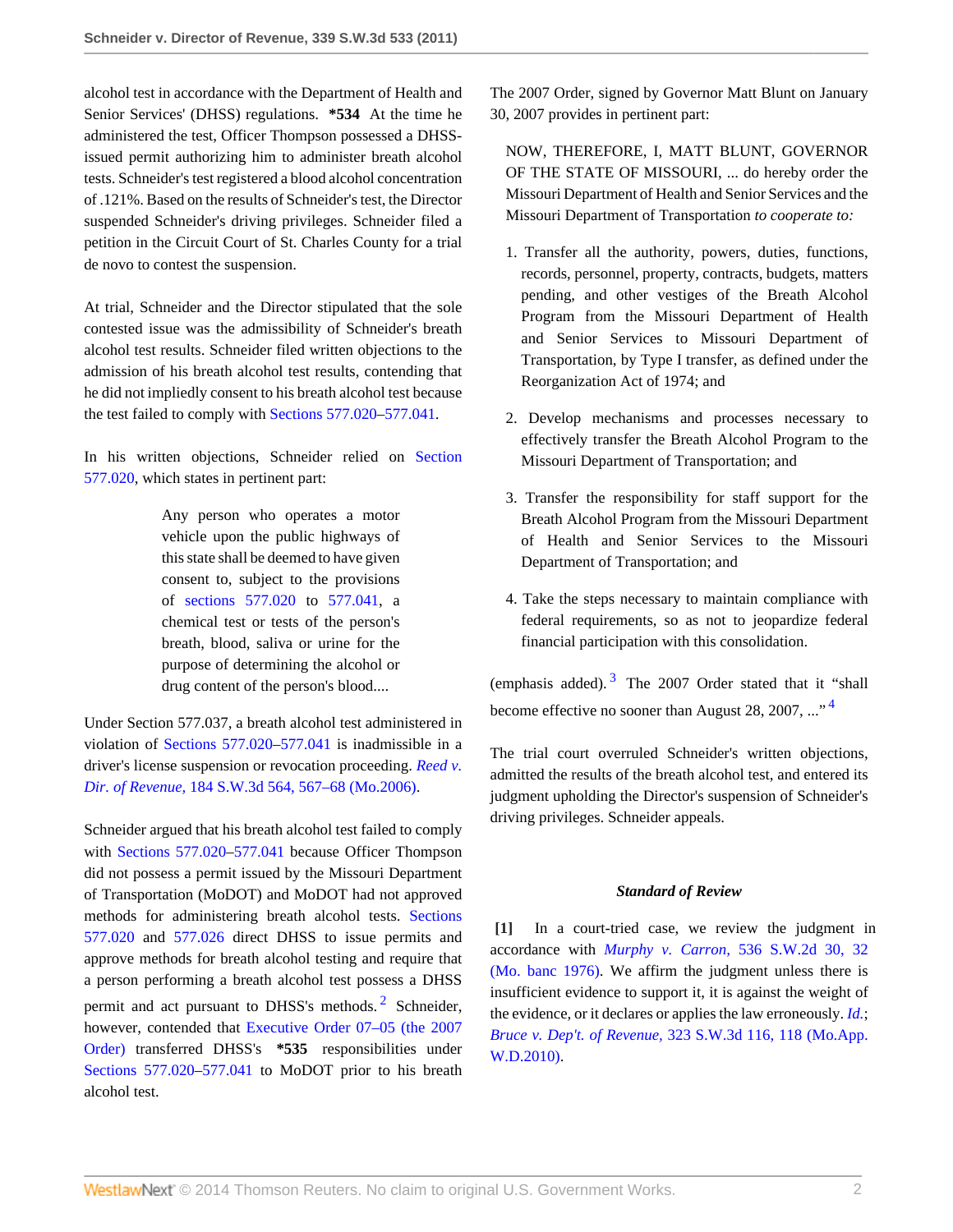### *Discussion*

<span id="page-2-0"></span>**[\[2\]](#page-0-0)** In his sole point on appeal, Schneider contends that the trial court erred in admitting the results of his breath alcohol test because DHSS's responsibilities for the Breath Alcohol Program (the BAP) transferred to MoDOT on August 28, 2007. Based on this contention, Schneider further claims that because Officer Thompson did not possess a MoDOT-issued permit and, subsequent to August 28, 2007, MoDOT failed to approve methods **\*536** for conducting breath alcohol tests, his test did not comply with [Sections 577.020–](http://www.westlaw.com/Link/Document/FullText?findType=L&pubNum=1000229&cite=MOST577.020&originatingDoc=I9da972a96d1a11e0af6af9916f973d19&refType=LQ&originationContext=document&vr=3.0&rs=cblt1.0&transitionType=DocumentItem&contextData=(sc.Search))[577.041](http://www.westlaw.com/Link/Document/FullText?findType=L&pubNum=1000229&cite=MOST577.041&originatingDoc=I9da972a96d1a11e0af6af9916f973d19&refType=LQ&originationContext=document&vr=3.0&rs=cblt1.0&transitionType=DocumentItem&contextData=(sc.Search)) (specifically, Sections 577.020.3, .4, 577.026.1, .2, and 577.037) and is therefore inadmissible. Schneider asserts that his position is supported by: (1) the language of the 2007 Order; (2) Sections 26.500–26.540, which authorize a governor to transfer agency functions via executive order; (3) subsequent executive orders directing MoDOT to transfer the BAP to DHSS; and (4) subsequent agreements between DHSS and MoDOT that DHSS would continue to administer the BAP. $5$ 

<span id="page-2-1"></span>In response, the Director does not dispute that an admissible breath alcohol test must comply with [Sections](http://www.westlaw.com/Link/Document/FullText?findType=L&pubNum=1000229&cite=MOST577.020&originatingDoc=I9da972a96d1a11e0af6af9916f973d19&refType=LQ&originationContext=document&vr=3.0&rs=cblt1.0&transitionType=DocumentItem&contextData=(sc.Search)) [577.020](http://www.westlaw.com/Link/Document/FullText?findType=L&pubNum=1000229&cite=MOST577.020&originatingDoc=I9da972a96d1a11e0af6af9916f973d19&refType=LQ&originationContext=document&vr=3.0&rs=cblt1.0&transitionType=DocumentItem&contextData=(sc.Search))–[577.041](http://www.westlaw.com/Link/Document/FullText?findType=L&pubNum=1000229&cite=MOST577.041&originatingDoc=I9da972a96d1a11e0af6af9916f973d19&refType=LQ&originationContext=document&vr=3.0&rs=cblt1.0&transitionType=DocumentItem&contextData=(sc.Search)), but rather argues that Schneider's test did not violate [Sections 577.020](http://www.westlaw.com/Link/Document/FullText?findType=L&pubNum=1000229&cite=MOST577.020&originatingDoc=I9da972a96d1a11e0af6af9916f973d19&refType=LQ&originationContext=document&vr=3.0&rs=cblt1.0&transitionType=DocumentItem&contextData=(sc.Search))[–577.041](http://www.westlaw.com/Link/Document/FullText?findType=L&pubNum=1000229&cite=MOST577.041&originatingDoc=I9da972a96d1a11e0af6af9916f973d19&refType=LQ&originationContext=document&vr=3.0&rs=cblt1.0&transitionType=DocumentItem&contextData=(sc.Search)) because neither the 2007 Order nor Sections 26.500–26.540 required that DHSS's responsibilities for the BAP transfer immediately to MoDOT on August 28, 2007. The Director further contends that Schneider's test was admissible because DHSS lawfully administered the BAP at the time of Schneider's test and therefore Schneider's test, performed by a person who possessed a DHSS-issued permit and acted pursuant to DHSS's methods, complied with [Sections 577.020–](http://www.westlaw.com/Link/Document/FullText?findType=L&pubNum=1000229&cite=MOST577.020&originatingDoc=I9da972a96d1a11e0af6af9916f973d19&refType=LQ&originationContext=document&vr=3.0&rs=cblt1.0&transitionType=DocumentItem&contextData=(sc.Search))[577.041](http://www.westlaw.com/Link/Document/FullText?findType=L&pubNum=1000229&cite=MOST577.041&originatingDoc=I9da972a96d1a11e0af6af9916f973d19&refType=LQ&originationContext=document&vr=3.0&rs=cblt1.0&transitionType=DocumentItem&contextData=(sc.Search)).

### *1. The 2007 Order*

Schneider argues that the language of the 2007 Order supports his contention that DHSS's responsibilities for the BAP transferred to MoDOT on August 28, 2007. Specifically, Schneider contends that the 2007 Order became effective on August 28, 2007, and therefore MoDOT, rather than DHSS, became obligated immediately on that date to issue permits and to promulgate regulations governing breath alcohol tests. Thus, Schneider argues, in essence, that, unless a person held a MoDOT-issued permit as of August 28, 2007 and thereafter, he or she could not administer an admissible breath alcohol test.

Schneider focuses heavily on language in the 2007 Order providing that "this Order shall become effective no sooner than August 28, 2007, ..." Clearly, by its plain language, the 2007 Order states that August 28, 2007 is its earliest effective date. However, Schneider's focus on determining the earliest effective date of the 2007 Order does not assist in resolving the relevant issue here. The critical issue is the nature of the activities the Governor ordered DHSS and MoDOT to commence "no sooner than August 28, 2007."

To resolve this issue, we carefully review the language of the 2007 Order. In the 2007 Order, Governor Blunt directs DHSS and MoDOT "*to cooperate to* " transfer the "pertinent vestiges" of the BAP. (emphasis added). In addition, explicitly acknowledging that the transfer of the operation of the BAP could not happen immediately, Governor Blunt orders DHSS and MoDOT "to cooperate to ... [d]evelop mechanisms and processes necessary to effectively transfer the [BAP] to [MoDOT]." As defined by the dictionary, "develop" means "bring into being gradually." The American Heritage Dictionary 496 (4th ed.2006). Similarly, "process" is defined as "a series of actions, changes, or functions bringing about a result." *Id.* at 1398. The 2007 Order's use of the words "develop" and "processes" clearly contemplates a gradual **\*537** effort resulting in DHSS's transfer of the operation of the BAP to MoDOT. Moreover, the use of the modifier "*effectively* " when referring to the transfer of the BAP to MoDOT connotes a concern and appreciation for the importance of maintaining the BAP during the transfer period. (emphasis added). Simply put, an executive order requiring two agencies "to cooperate to ... [d]evelop mechanisms and processes to effectively transfer" the operation of the BAP cannot be logically construed to immediately transfer the operation of the BAP on a certain date, as Schneider contends.

<span id="page-2-2"></span>Consistent with the above-quoted language, none of the remaining provisions of the 2007 Order support a conclusion that DHSS's responsibility for the operation of the BAP transfer to MoDOT on a specific date. The 2007 Order also provides that DHSS and MoDOT are "*to cooperate to* ... transfer all the authority, powers, duties, functions, records, personnel, property, contracts, budgets, matters pending, and other vestiges of the [BAP] from [DHSS] to the [MoDOT], by Type I transfer, as defined under the Reorganization Act of 1974." (emphasis added). <sup>[6](#page-5-3)</sup> The Omnibus State Reorganization Act does not contain language mandating that a transfer of agency functions under a Type I transfer occurs by a specific date. Rather, the language describes only *what*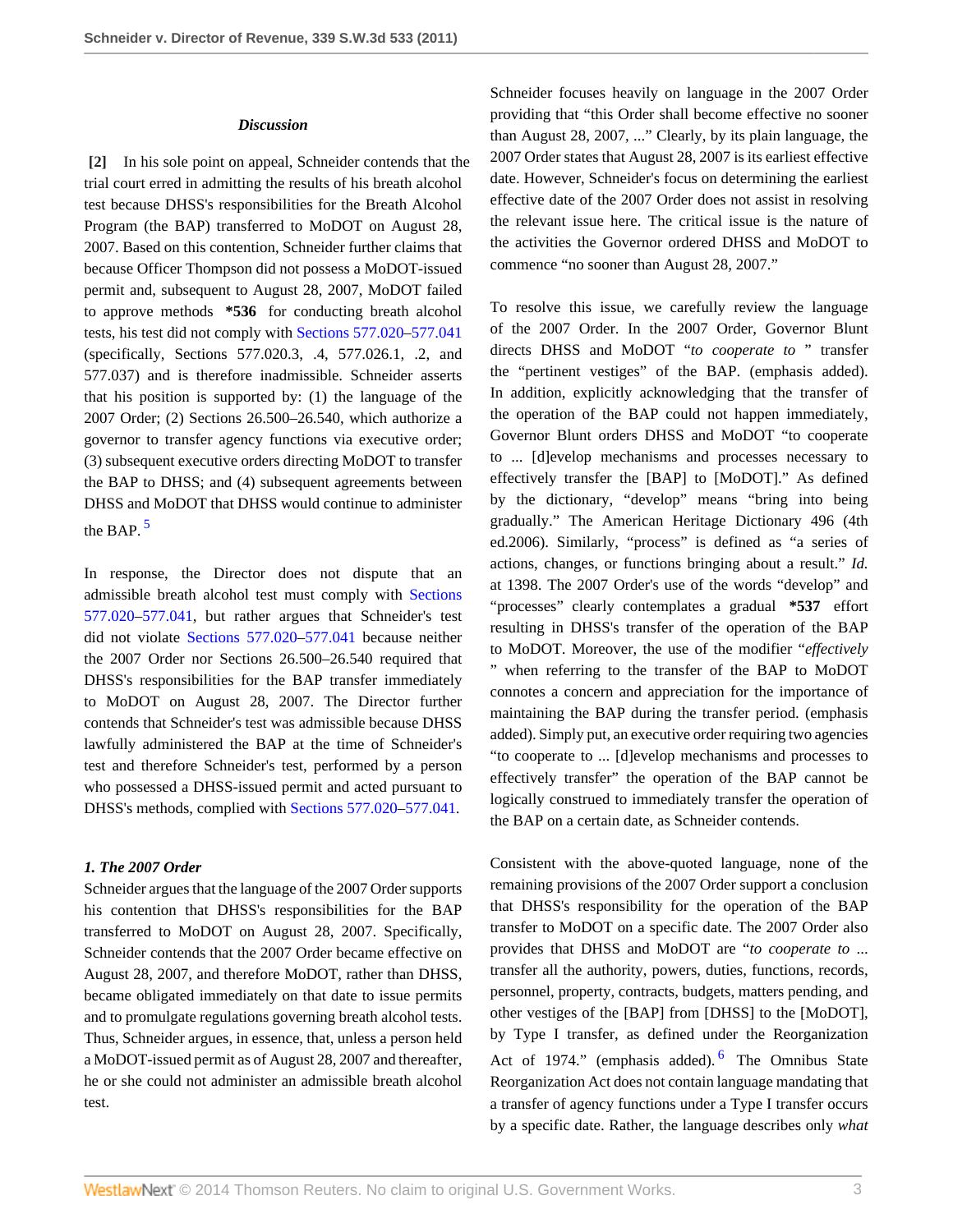is transferred to the new department or division, not *when* the transfer occurs.

Finally, the 2007 Order directs DHSS and MoDOT "to cooperate to ... [t]ransfer the responsibility for staff support for the [BAP] from [DHSS] to [MoDOT] ... [and] [t]ake the steps necessary to maintain compliance with federal requirements, so as not to jeopardize federal financial participation with this consolidation." Again, this language does not mandate a specific date for the transfer of the operation of the BAP from DHSS to MoDOT, rather by directing the agencies to cooperate in the transfer, Governor Blunt clearly intended a process that maintained the continuity of the operation of the BAP.

#### *2. Sections 26.500–26.540*

In further support of his contention that the 2007 Order resulted in the immediate transfer of DHSS's responsibilities for the BAP to MoDOT on August 28, 2007, Schneider relies on Missouri case law construing executive orders implemented under Sections 26.500–26.540, which authorize a governor to transfer agency functions through "reorganization plans." Specifically, Schneider contends that Missouri courts construing such executive orders have held that the contemplated transfer of authority between agencies occurred immediately on the effective date of the executive order. We find that Schneider's contention is not supported by the language of **\*538** Sections 26.500–26.540 and that the case law cited by Schneider is distinguishable.

<span id="page-3-0"></span>Sections 26.500–26.540 authorize a governor to implement "reorganization plans" via executive order for the purpose of, among other things, transferring functions between executive agencies. [7](#page-5-4) *See Kinder v. Holden,* [92 S.W.3d 793, 808](http://www.westlaw.com/Link/Document/FullText?findType=Y&serNum=2002780864&pubNum=4644&fi=co_pp_sp_4644_808&originationContext=document&vr=3.0&rs=cblt1.0&transitionType=DocumentItem&contextData=(sc.Search)#co_pp_sp_4644_808) [\(Mo.App. W.D.2002\).](http://www.westlaw.com/Link/Document/FullText?findType=Y&serNum=2002780864&pubNum=4644&fi=co_pp_sp_4644_808&originationContext=document&vr=3.0&rs=cblt1.0&transitionType=DocumentItem&contextData=(sc.Search)#co_pp_sp_4644_808) First, Sections 26.500, 26.510, and 26.520 set forth detailed procedures for implementing such reorganization plans. *See K.L.D.,* [118 S.W.3d at 287–89](http://www.westlaw.com/Link/Document/FullText?findType=Y&serNum=2003728263&pubNum=4644&fi=co_pp_sp_4644_287&originationContext=document&vr=3.0&rs=cblt1.0&transitionType=DocumentItem&contextData=(sc.Search)#co_pp_sp_4644_287) (discussing the procedure for implementing a reorganization plan under Sections 26.500–26.520). Second, Section 26.530 declares that a validly implemented reorganization plan "shall be considered for all purposes as the equivalent in force, effect and intent of a public act of the state...." Last, Section 26.540 limits reorganization plans to only those that relate to "abolishing or combining agencies in the executive branch of the state government or to changing the organization thereof or the *assignment of functions thereto.*" (emphasis added). Section 26.540 further requires that "[e]ach [reorganization] plan shall contain such provisions as are necessary to assure

the uninterrupted conduct of the governmental services and functions affected by the proposed reorganization plan."

The provisions in Sections 26.500–26.540 do not contain a requirement that an assignment of agency functions under a reorganization plan occur on a specific date. More importantly, adoption of Schneider's interpretation of the 2007 Order would require us to ignore the explicit objective of Section 26.540 to assure "the uninterrupted conduct of the governmental services and functions affected by the proposed reorganization plan." Given that by virtue of the 2007 Order, August 28, 2007 was the earliest date DHSS and MoDOT could begin cooperating to develop "the mechanisms and processes to effectively transfer" the BAP, clearly those "mechanisms and processes" would not have been in place on August 28, 2007. If, as Schneider, for all practical purposes, argues, a DHSS-issued permit and DHSS's promulgated methods immediately became void on August 28, 2007, the BAP would effectively cease to operate. Reading the 2007 Order to require immediate transfer of the operation of the BAP from DHSS to MoDOT on August 28, 2007 is, thus, inconsistent with the objective of Section 26.540 to assure "uninterrupted conduct" of governmental services. In the absence of specific language in the 2007 Order mandating such a result, we decline to interpret the 2007 Order in such a way that it conflicts with the objectives of Section 26.540.

In support of his position to the contrary, Schneider contends that *[K.L.D.](http://www.westlaw.com/Link/Document/FullText?findType=Y&serNum=2003728263&originationContext=document&vr=3.0&rs=cblt1.0&transitionType=DocumentItem&contextData=(sc.Search))* is directly on point. [118 S.W.3d 283.](http://www.westlaw.com/Link/Document/FullText?findType=Y&serNum=2003728263&pubNum=4644&originationContext=document&vr=3.0&rs=cblt1.0&transitionType=DocumentItem&contextData=(sc.Search)) In *[K.L.D.,](http://www.westlaw.com/Link/Document/FullText?findType=Y&serNum=2003728263&originationContext=document&vr=3.0&rs=cblt1.0&transitionType=DocumentItem&contextData=(sc.Search))* the executive order at issue created the Family Support Division and commanded the Department of Social Services to, *inter alia,* transfer all "authority, powers, duties, functions, records, personnel, property, contracts, budgets, matters pending, and other pertinent vestiges of the Division of Child Support Enforcement to the Family Support Division." *[Id.](http://www.westlaw.com/Link/Document/FullText?findType=Y&serNum=2003728263&originationContext=document&vr=3.0&rs=cblt1.0&transitionType=DocumentItem&contextData=(sc.Search))* at [285.](http://www.westlaw.com/Link/Document/FullText?findType=Y&serNum=2003728263&originationContext=document&vr=3.0&rs=cblt1.0&transitionType=DocumentItem&contextData=(sc.Search)) The order stated that it "shall become effective no sooner than August 28, 2003." *[Id.](http://www.westlaw.com/Link/Document/FullText?findType=Y&serNum=2003728263&originationContext=document&vr=3.0&rs=cblt1.0&transitionType=DocumentItem&contextData=(sc.Search))* The *[K.L.D.](http://www.westlaw.com/Link/Document/FullText?findType=Y&serNum=2003728263&originationContext=document&vr=3.0&rs=cblt1.0&transitionType=DocumentItem&contextData=(sc.Search))* court held that the order "became effective on August 28, 2003, ... [and] that all of the authority, powers, duties, functions, records, personnel, property, matters pending and all other pertinent vestiges of the Division of Child Support Enforcement now lawfully rest with [the Family Support Division]." *Id.* [at 289–90.](http://www.westlaw.com/Link/Document/FullText?findType=Y&serNum=2003728263&originationContext=document&vr=3.0&rs=cblt1.0&transitionType=DocumentItem&contextData=(sc.Search))

**\*539** Schneider contends that consistent with *[K.L.D.,](http://www.westlaw.com/Link/Document/FullText?findType=Y&serNum=2003728263&originationContext=document&vr=3.0&rs=cblt1.0&transitionType=DocumentItem&contextData=(sc.Search))* all of the functions and authority of the BAP "fully vested" in MoDOT on the 2007 Order's August 28, 2007 effective date. The holding in *[K.L.D.,](http://www.westlaw.com/Link/Document/FullText?findType=Y&serNum=2003728263&originationContext=document&vr=3.0&rs=cblt1.0&transitionType=DocumentItem&contextData=(sc.Search))* however, is not instructive here because the language of the 2007 Order and the order in *[K.L.D.](http://www.westlaw.com/Link/Document/FullText?findType=Y&serNum=2003728263&originationContext=document&vr=3.0&rs=cblt1.0&transitionType=DocumentItem&contextData=(sc.Search))* significantly differed. Most importantly, the order in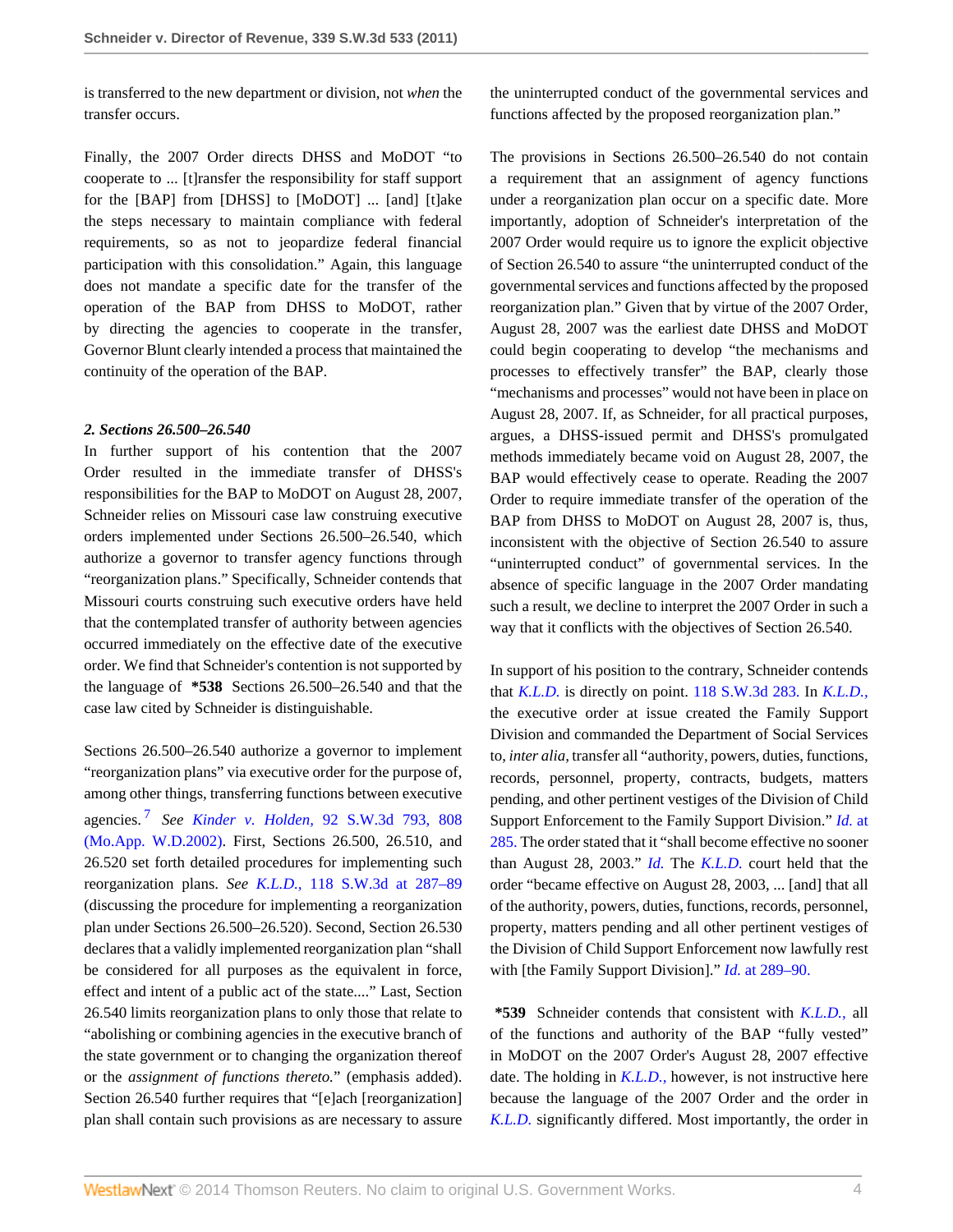*[K.L.D.](http://www.westlaw.com/Link/Document/FullText?findType=Y&serNum=2003728263&originationContext=document&vr=3.0&rs=cblt1.0&transitionType=DocumentItem&contextData=(sc.Search))* contained no language comparable to the 2007 Order's directive that DHSS and MoDOT "cooperate to develop mechanisms and processes necessary to effectively transfer" the BAP to MoDOT. *See id.* [at 295–96](http://www.westlaw.com/Link/Document/FullText?findType=Y&serNum=2003728263&originationContext=document&vr=3.0&rs=cblt1.0&transitionType=DocumentItem&contextData=(sc.Search)) (setting forth the full text of the executive order). Additionally, the record in *[K.L.D.](http://www.westlaw.com/Link/Document/FullText?findType=Y&serNum=2003728263&originationContext=document&vr=3.0&rs=cblt1.0&transitionType=DocumentItem&contextData=(sc.Search))* did not demonstrate that, as here, there was a significant risk of an interruption of government functions.

Schneider further relies on *[Flores v. Reagen,](http://www.westlaw.com/Link/Document/FullText?findType=Y&serNum=1990061534&pubNum=713&originationContext=document&vr=3.0&rs=cblt1.0&transitionType=DocumentItem&contextData=(sc.Search))* 792 S.W.2d 1 [\(Mo.App. W.D.1990\)](http://www.westlaw.com/Link/Document/FullText?findType=Y&serNum=1990061534&pubNum=713&originationContext=document&vr=3.0&rs=cblt1.0&transitionType=DocumentItem&contextData=(sc.Search)) in support of his position that DHSS's "authority and power" to administer the BAP was "abolished" on the 2007 Order's August 28, 2007 effective date. *[Flores](http://www.westlaw.com/Link/Document/FullText?findType=Y&serNum=1990061534&originationContext=document&vr=3.0&rs=cblt1.0&transitionType=DocumentItem&contextData=(sc.Search))* is equally of no assistance in resolving the issue in this appeal because, like *[K.L.D.,](http://www.westlaw.com/Link/Document/FullText?findType=Y&serNum=2003728263&originationContext=document&vr=3.0&rs=cblt1.0&transitionType=DocumentItem&contextData=(sc.Search))* the executive order at issue did not contain the critical language operative in the 2007 Order. Specifically, the executive order at issue in *[Flores](http://www.westlaw.com/Link/Document/FullText?findType=Y&serNum=1990061534&originationContext=document&vr=3.0&rs=cblt1.0&transitionType=DocumentItem&contextData=(sc.Search))* did not direct the two agencies "to cooperate to ... [d]evelop mechanisms and processes to effectively transfer" the powers of the former agency to the new agency. Rather, the executive order provided merely that the former agency's powers and duties were transferred to the new agency and that the "power of [the former agency] was abolished." *Id.* [at 2.](http://www.westlaw.com/Link/Document/FullText?findType=Y&serNum=1990061534&originationContext=document&vr=3.0&rs=cblt1.0&transitionType=DocumentItem&contextData=(sc.Search))

### *3. Subsequent Executive Orders*

Schneider argues that it is clear that DHSS's responsibilities for the BAP transferred from [DHSS to MoDOT on August](http://www.westlaw.com/Link/Document/FullText?findType=Y&cite=EXECORDERNO08-29&originationContext=document&vr=3.0&rs=cblt1.0&transitionType=DocumentItem&contextData=(sc.Search)) [28, 2007 because "\[i\]t defies common sense to believe](http://www.westlaw.com/Link/Document/FullText?findType=Y&cite=EXECORDERNO08-29&originationContext=document&vr=3.0&rs=cblt1.0&transitionType=DocumentItem&contextData=(sc.Search)) [that there would be a need for two additional executive](http://www.westlaw.com/Link/Document/FullText?findType=Y&cite=EXECORDERNO08-29&originationContext=document&vr=3.0&rs=cblt1.0&transitionType=DocumentItem&contextData=(sc.Search)) [orders transferring the BAP back to DHSS if the transfer](http://www.westlaw.com/Link/Document/FullText?findType=Y&cite=EXECORDERNO08-29&originationContext=document&vr=3.0&rs=cblt1.0&transitionType=DocumentItem&contextData=(sc.Search)) [never occurred." Schneider's argument relies on Executive](http://www.westlaw.com/Link/Document/FullText?findType=Y&cite=EXECORDERNO08-29&originationContext=document&vr=3.0&rs=cblt1.0&transitionType=DocumentItem&contextData=(sc.Search)) [Orders 08–29](http://www.westlaw.com/Link/Document/FullText?findType=Y&cite=EXECORDERNO08-29&originationContext=document&vr=3.0&rs=cblt1.0&transitionType=DocumentItem&contextData=(sc.Search)) and [10–15,](http://www.westlaw.com/Link/Document/FullText?findType=Y&cite=EXECORDERNO10-15&originationContext=document&vr=3.0&rs=cblt1.0&transitionType=DocumentItem&contextData=(sc.Search)) one signed by Governor Blunt on September 12, 2008 and one signed by Governor Nixon on January 29, 2010, respectively, ordering MoDOT to transfer the BAP to DHSS. We find that these subsequent executive

#### Footnotes

<span id="page-4-0"></span>[1](#page-0-2) All statutory citations are to Mo.Rev.Stat. (2000), unless otherwise specified.

<span id="page-4-1"></span>[2](#page-1-1) Specifically, [Section 577.020](http://www.westlaw.com/Link/Document/FullText?findType=L&pubNum=1000229&cite=MOST577.020&originatingDoc=I9da972a96d1a11e0af6af9916f973d19&refType=LQ&originationContext=document&vr=3.0&rs=cblt1.0&transitionType=DocumentItem&contextData=(sc.Search)) provides in pertinent part:

3. Chemical analysis of the person's breath, blood, saliva, or urine to be considered valid pursuant to the provisions of [sections](http://www.westlaw.com/Link/Document/FullText?findType=L&pubNum=1000229&cite=MOST577.019&originatingDoc=I9da972a96d1a11e0af6af9916f973d19&refType=LQ&originationContext=document&vr=3.0&rs=cblt1.0&transitionType=DocumentItem&contextData=(sc.Search)) [577.019](http://www.westlaw.com/Link/Document/FullText?findType=L&pubNum=1000229&cite=MOST577.019&originatingDoc=I9da972a96d1a11e0af6af9916f973d19&refType=LQ&originationContext=document&vr=3.0&rs=cblt1.0&transitionType=DocumentItem&contextData=(sc.Search)) to [577.041](http://www.westlaw.com/Link/Document/FullText?findType=L&pubNum=1000229&cite=MOST577.041&originatingDoc=I9da972a96d1a11e0af6af9916f973d19&refType=LQ&originationContext=document&vr=3.0&rs=cblt1.0&transitionType=DocumentItem&contextData=(sc.Search)) shall be performed according to methods approved by the state department of health and senior services by licensed medical personnel or by a person possessing a valid permit issued by the state department of health and senior services for this purpose.

4. The state department of health and senior services shall approve satisfactory techniques, devices, equipment, or methods to be considered valid pursuant to the provisions of [sections 577.019](http://www.westlaw.com/Link/Document/FullText?findType=L&pubNum=1000229&cite=MOST577.019&originatingDoc=I9da972a96d1a11e0af6af9916f973d19&refType=LQ&originationContext=document&vr=3.0&rs=cblt1.0&transitionType=DocumentItem&contextData=(sc.Search)) to [577.041](http://www.westlaw.com/Link/Document/FullText?findType=L&pubNum=1000229&cite=MOST577.041&originatingDoc=I9da972a96d1a11e0af6af9916f973d19&refType=LQ&originationContext=document&vr=3.0&rs=cblt1.0&transitionType=DocumentItem&contextData=(sc.Search)) and shall establish standards to ascertain the qualifications and competence of individuals to conduct analyses and to issue permits which shall be subject to termination or revocation by the state department of health and senior services.

Similarly, [Section 577.026](http://www.westlaw.com/Link/Document/FullText?findType=L&pubNum=1000229&cite=MOST577.026&originatingDoc=I9da972a96d1a11e0af6af9916f973d19&refType=LQ&originationContext=document&vr=3.0&rs=cblt1.0&transitionType=DocumentItem&contextData=(sc.Search)) provides:

orders are not inconsistent with our determination that the 2007 Order did not result in an immediate transfer of the operation of the BAP from DHSS to MoDOT on August 28, 2007. Because the 2007 Order directed DHSS and MoDOT to cooperate to "develop mechanisms and processes necessary to effectively transfer" the BAP from DHSS to MoDOT, it is reasonable to conclude that the subsequent executive orders were appropriate to reverse the 2007 Order's directives.

#### *4. DHSS and MoDOT's Agreements*

Schneider argues that, assuming DHSS no longer had authority to operate the BAP after August 28, 2007, MoDOT may not delegate its responsibilities for the BAP to DHSS by agreement. In his argument, Schneider refers to a pair of contracts executed by DHSS and MoDOT on September 23, 2008 and July 1, 2009, providing that DHSS would continue to administer the BAP. We need not decide whether the contracts were effective to transfer the BAP to DHSS because the argument is based on the faulty premise that the 2007 Order operated to immediately transfer the operation of the BAP to MoDOT on August 28, 2007. Point denied.

#### *Conclusion*

We find no basis to conclude Schneider's breath alcohol test failed to comply with [Sections 577.020.](http://www.westlaw.com/Link/Document/FullText?findType=L&pubNum=1000229&cite=MOST577.020&originatingDoc=I9da972a96d1a11e0af6af9916f973d19&refType=LQ&originationContext=document&vr=3.0&rs=cblt1.0&transitionType=DocumentItem&contextData=(sc.Search))[–577.041,](http://www.westlaw.com/Link/Document/FullText?findType=L&pubNum=1000229&cite=MOST577.041&originatingDoc=I9da972a96d1a11e0af6af9916f973d19&refType=LQ&originationContext=document&vr=3.0&rs=cblt1.0&transitionType=DocumentItem&contextData=(sc.Search)) such that the trial court erred in admitting the results of the test. The judgment of the trial court **\*540** upholding the suspension of Schneider's driving privileges is affirmed.

[GARY M. GAERTNER, JR.,](http://www.westlaw.com/Link/Document/FullText?findType=h&pubNum=176284&cite=0331209401&originatingDoc=I9da972a96d1a11e0af6af9916f973d19&refType=RQ&originationContext=document&vr=3.0&rs=cblt1.0&transitionType=DocumentItem&contextData=(sc.Search)) P.J., and [MARY K. HOFF,](http://www.westlaw.com/Link/Document/FullText?findType=h&pubNum=176284&cite=0100550601&originatingDoc=I9da972a96d1a11e0af6af9916f973d19&refType=RQ&originationContext=document&vr=3.0&rs=cblt1.0&transitionType=DocumentItem&contextData=(sc.Search)) J., concur.